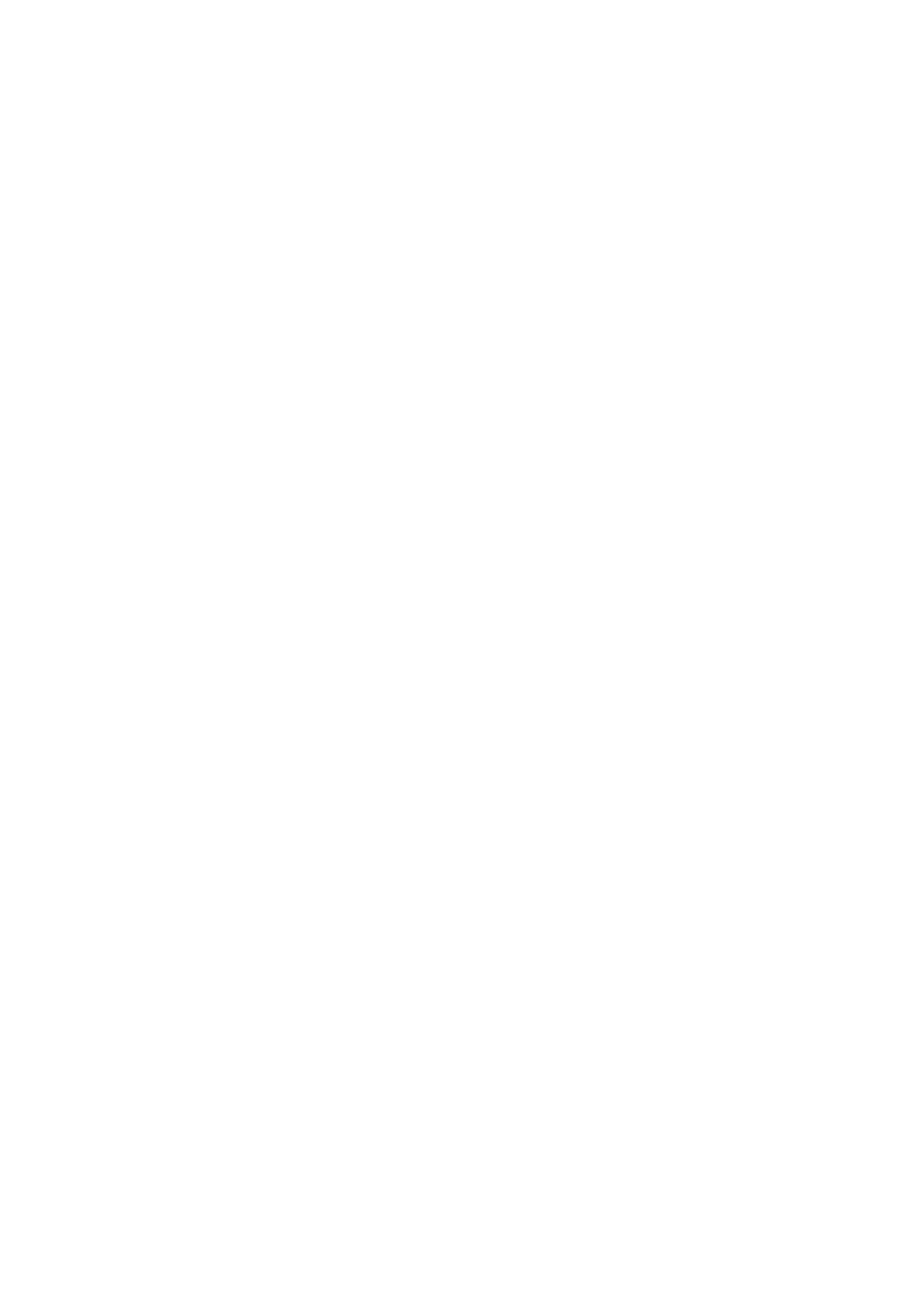CASTLE COMBE SOLO PRACTICE SUNDAY PRACTICE - 1 LAP TIMES

| Lap              | Time          |  |
|------------------|---------------|--|
|                  |               |  |
| 1                |               |  |
| 2                | 1:27.628      |  |
| 3                | 4:18.325      |  |
| 4                | 1.28 191      |  |
|                  | <b>FINISH</b> |  |
| 5                | 1:22.884      |  |
|                  |               |  |
|                  |               |  |
|                  |               |  |
| Jodie Fieldhouse |               |  |

| <b>START</b>  |  |
|---------------|--|
|               |  |
| <b>FINISH</b> |  |
|               |  |

| Jon Wright    |          |  |
|---------------|----------|--|
| <b>START</b>  |          |  |
| 1             |          |  |
| 2             | 4:09.262 |  |
| 3             | 1:19.445 |  |
| <b>FINISH</b> |          |  |

| Jonathan Harrison |               |  |
|-------------------|---------------|--|
|                   | <b>START</b>  |  |
|                   |               |  |
| 2                 | 1:32.833      |  |
|                   | <b>FINISH</b> |  |
|                   |               |  |

| Lee Meek       |               |  |
|----------------|---------------|--|
|                | <b>START</b>  |  |
| 1              |               |  |
| $\mathfrak{p}$ | 1:33.235      |  |
| 3              | 2:53.612      |  |
| 4              | 1:24.781      |  |
| 5              | 1:23.614      |  |
|                | <b>FINISH</b> |  |
| հ              | 1:23.198      |  |

| <b>Max Symonds</b> |               |  |
|--------------------|---------------|--|
| <b>START</b>       |               |  |
| 1                  |               |  |
| $\mathfrak{p}$     | 2:32.717      |  |
| 3                  | 1:15.766      |  |
| 4                  | 1:15.202      |  |
|                    | <b>FINISH</b> |  |
| 5                  | 1:14.414      |  |
|                    |               |  |
|                    |               |  |

| Paul Williams |
|---------------|
| <b>START</b>  |
|               |

26/09/2020 - 27/08/2020 / CASTLE COMBE

| Lap           | Time          |
|---------------|---------------|
| $\mathcal{P}$ | 1:44.517      |
|               | <b>FINISH</b> |
|               |               |

| <b>Ricky Elder</b> |          |  |
|--------------------|----------|--|
| <b>START</b>       |          |  |
|                    |          |  |
| $\mathcal{P}$      | 1:20.470 |  |
| 3                  | 3:52.581 |  |
| 4                  | 1:17.358 |  |
| 5                  | 1:15.331 |  |
| <b>FINISH</b>      |          |  |
|                    |          |  |

| Rob Parker   |               |  |
|--------------|---------------|--|
| <b>START</b> |               |  |
| 1            |               |  |
| 2            | 1:24.514      |  |
|              | <b>FINISH</b> |  |
| 3            | 1:23.194      |  |
|              |               |  |

| <b>Ronald Gary Walters</b> |               |  |
|----------------------------|---------------|--|
|                            | START         |  |
|                            |               |  |
| $\mathcal{P}$              | 1:27.843      |  |
| 3                          | 1:24.709      |  |
| 4                          | 2:47.348      |  |
| 5                          | 1:21.847      |  |
|                            | <b>FINISH</b> |  |

| Ryan Jones    |          |  |
|---------------|----------|--|
| <b>START</b>  |          |  |
|               |          |  |
| 2             | 4:06.928 |  |
| <b>FINISH</b> |          |  |

|               | Scott Key    |
|---------------|--------------|
|               | <b>START</b> |
|               |              |
| 2             | 1:21.546     |
| <b>FINISH</b> |              |
| 3             | 1.24203      |
|               |              |

| <b>Scott Preece</b> |              |
|---------------------|--------------|
|                     | <b>START</b> |
| 1                   |              |
| 2                   | 1:26.304     |
| 3                   | 4:05.549     |
|                     | 1:20.154     |

| Lap           | Time     |
|---------------|----------|
|               |          |
| <b>FINISH</b> |          |
| 5             | 1:19.466 |

|               | Simon Bastable |  |
|---------------|----------------|--|
| START         |                |  |
| 1             |                |  |
| 2             | 1:20.608       |  |
| 3             | 1:19.141       |  |
| 4             | 2:37.726       |  |
| 5             | 1:17.761       |  |
| <b>FINISH</b> |                |  |

| <b>Simon Lewis</b> |  |
|--------------------|--|
| <b>START</b>       |  |
|                    |  |
| 1:30.384           |  |
| 4:25.881           |  |
| 1:28.869           |  |
| <b>FINISH</b>      |  |
| 1:27.243           |  |
|                    |  |

| Stephen Wilkinson |               |  |
|-------------------|---------------|--|
|                   | START         |  |
|                   |               |  |
| 2                 | 4:40.427      |  |
| 3                 | 1:29.057      |  |
|                   | <b>FINISH</b> |  |
|                   | 1:29.788      |  |

|               | Wayne Pither |  |
|---------------|--------------|--|
|               | START        |  |
| 1             |              |  |
| $\mathcal{P}$ | 1:27.976     |  |
| <b>FINISH</b> |              |  |

| <b>Will Bryant</b> |              |
|--------------------|--------------|
|                    | <b>START</b> |
| 1                  |              |
| 2                  | 1:26.608     |
| 3                  | 4:10 885     |
| 4                  | 1:20.322     |
| <b>FINISH</b>      |              |
| 5                  | 1:20.241     |
|                    |              |

| William Moss |  |
|--------------|--|
| <b>START</b> |  |
|              |  |